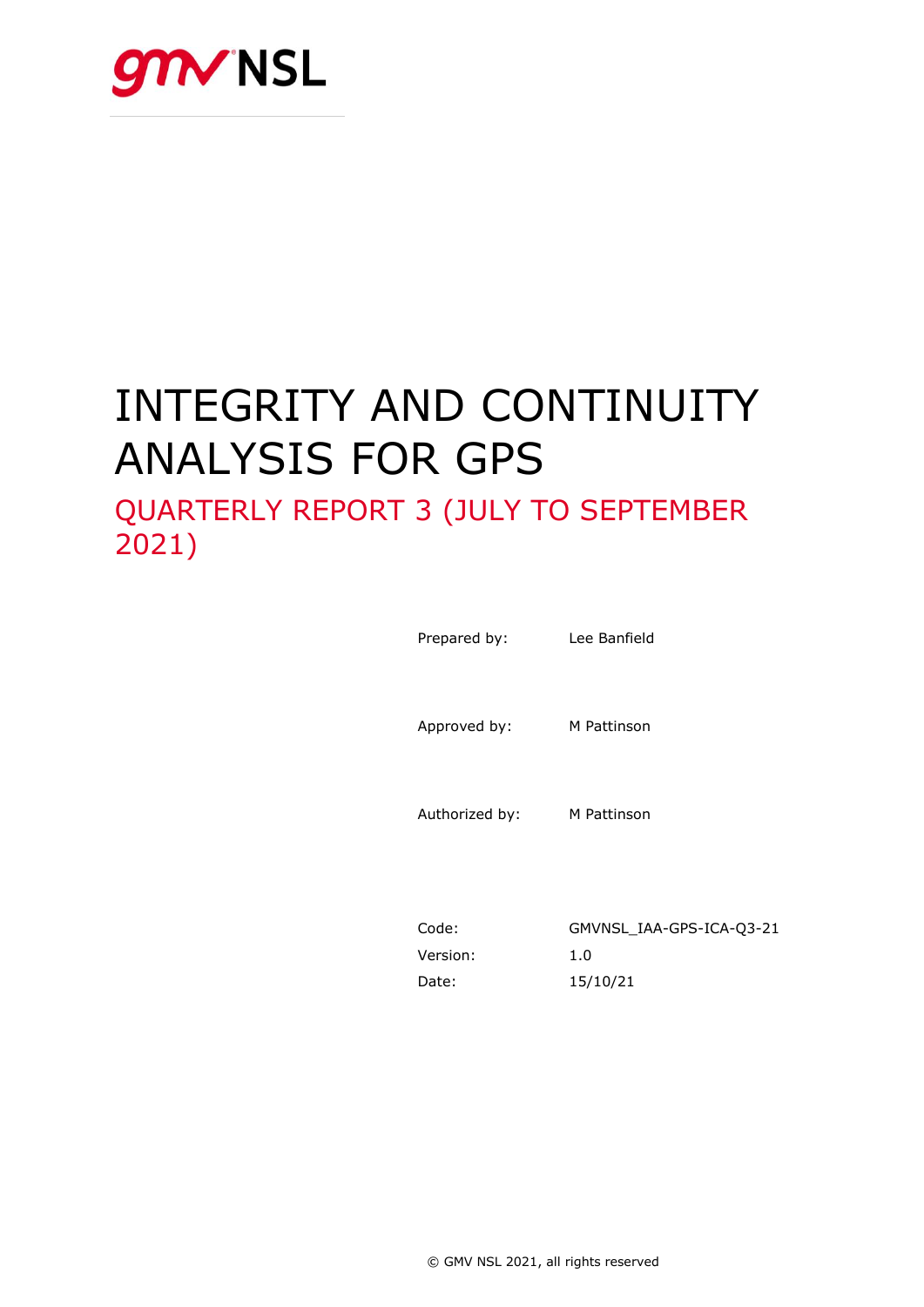

| Code:    | GMVNSL IAA-GPS-ICA-03-21 |
|----------|--------------------------|
| Date:    | 15/10/21                 |
| Version: | 1.0                      |
| Page:    | 2 of 18                  |

# DOCUMENT STATUS SHEET

| <b>Version</b> | <b>Date</b> | <b>Pages</b> | <b>Changes</b>                 |
|----------------|-------------|--------------|--------------------------------|
| 1.0            | 15/10/2021  | 19           | First version delivered to OSi |
|                |             |              |                                |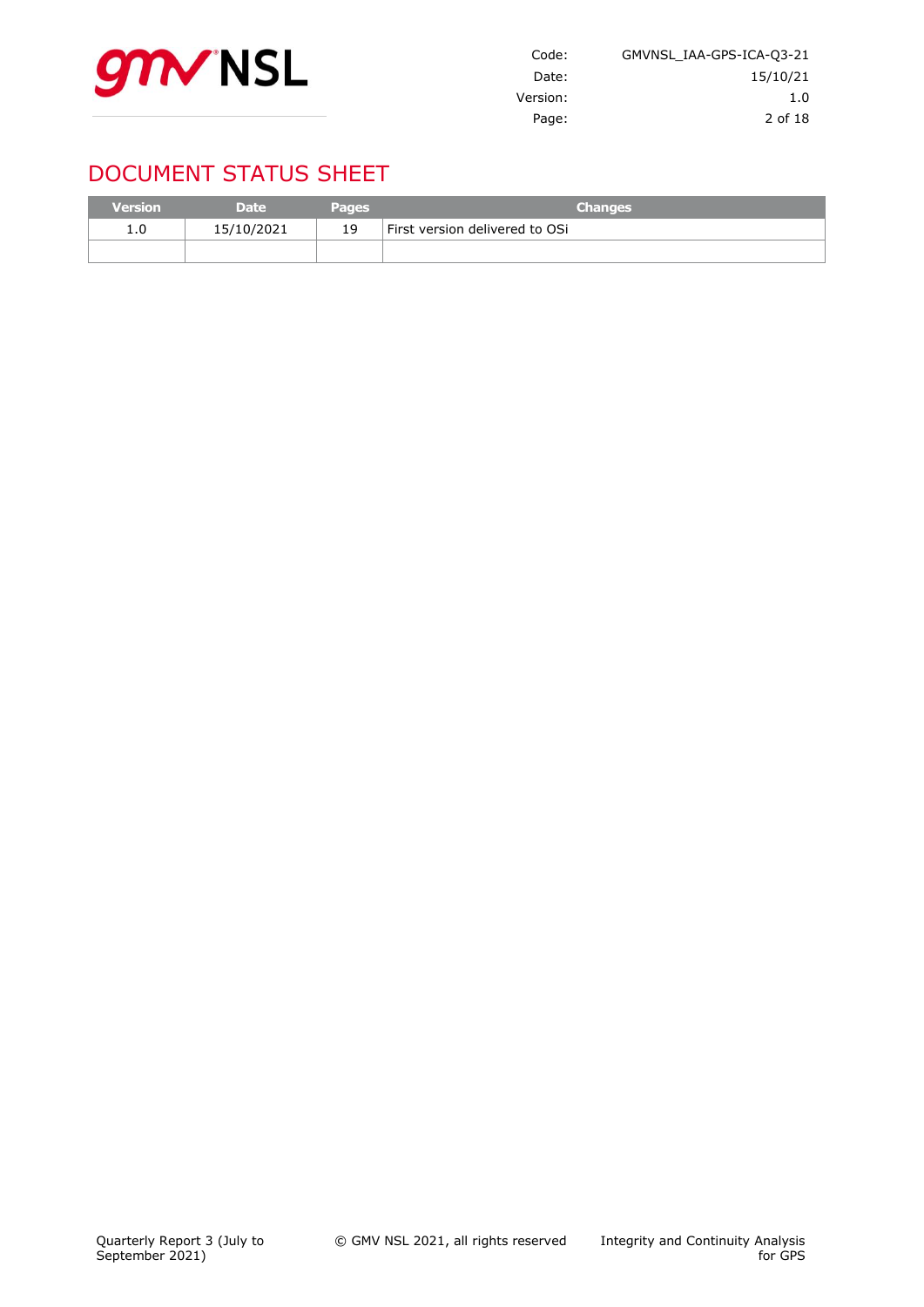

Code: GMVNSL\_IAA-GPS-ICA-Q3-21 Date: 15/10/21 Version:  $1.0$ Page: 3 of 18

# **TABLE OF CONTENTS**

| 1 <sup>1</sup>              |  |
|-----------------------------|--|
|                             |  |
|                             |  |
|                             |  |
|                             |  |
|                             |  |
|                             |  |
| $\mathcal{P}_{\mathcal{L}}$ |  |
|                             |  |
|                             |  |
|                             |  |
|                             |  |
| 3.                          |  |
| $\mathbf{4}$ .              |  |
| 5.                          |  |
| 6.                          |  |
|                             |  |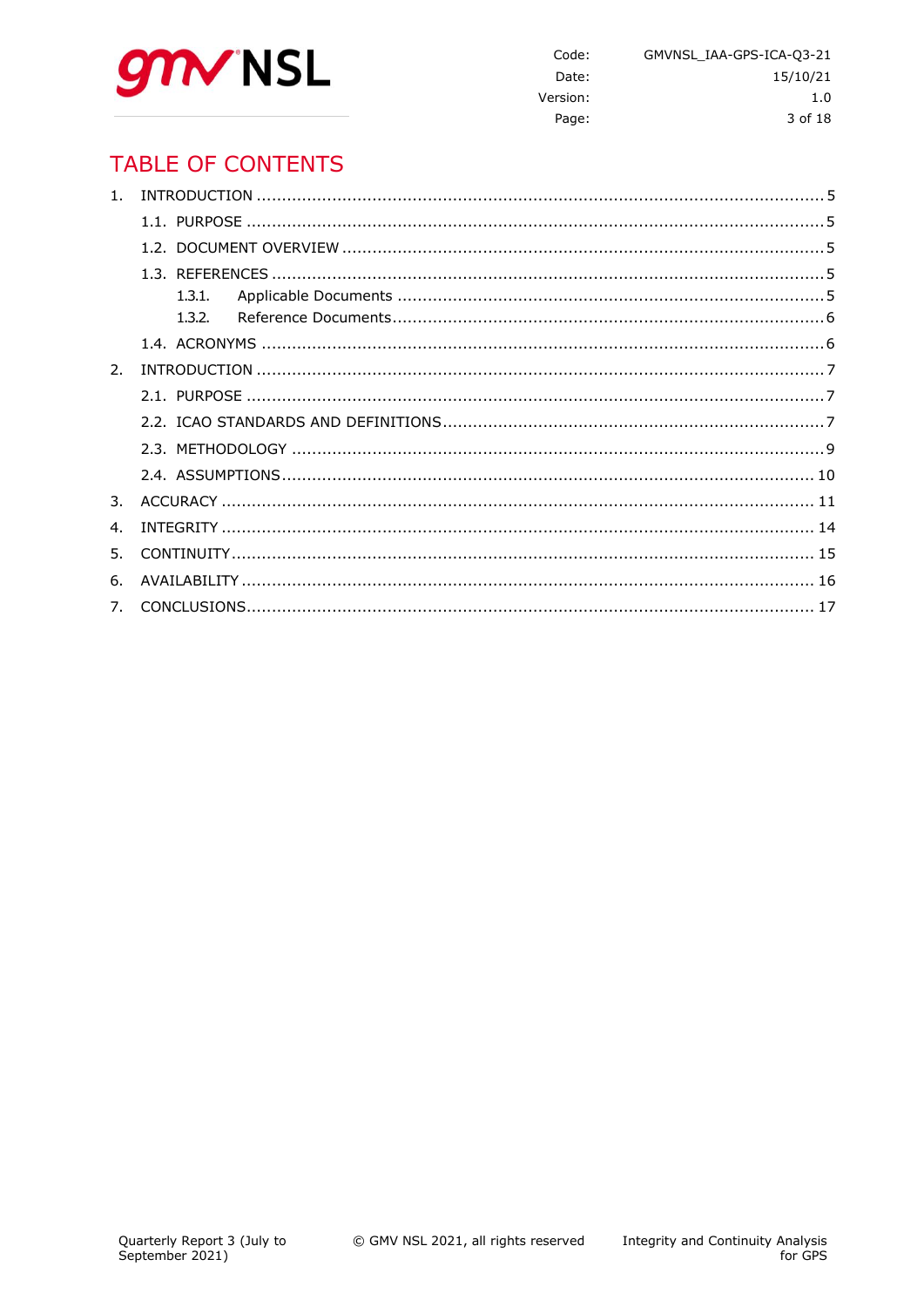

| GMVNSL IAA-GPS-ICA-Q3-21 | Code:    |
|--------------------------|----------|
| 15/10/21                 | Date:    |
| 1. $\Omega$              | Version: |
| 4 of 18                  | Page:    |

# LIST OF TABLES AND FIGURES

| Figure 3-3: Horizontal Error Distribution above 2m for Monitoring Period 12 |  |
|-----------------------------------------------------------------------------|--|
|                                                                             |  |
|                                                                             |  |
|                                                                             |  |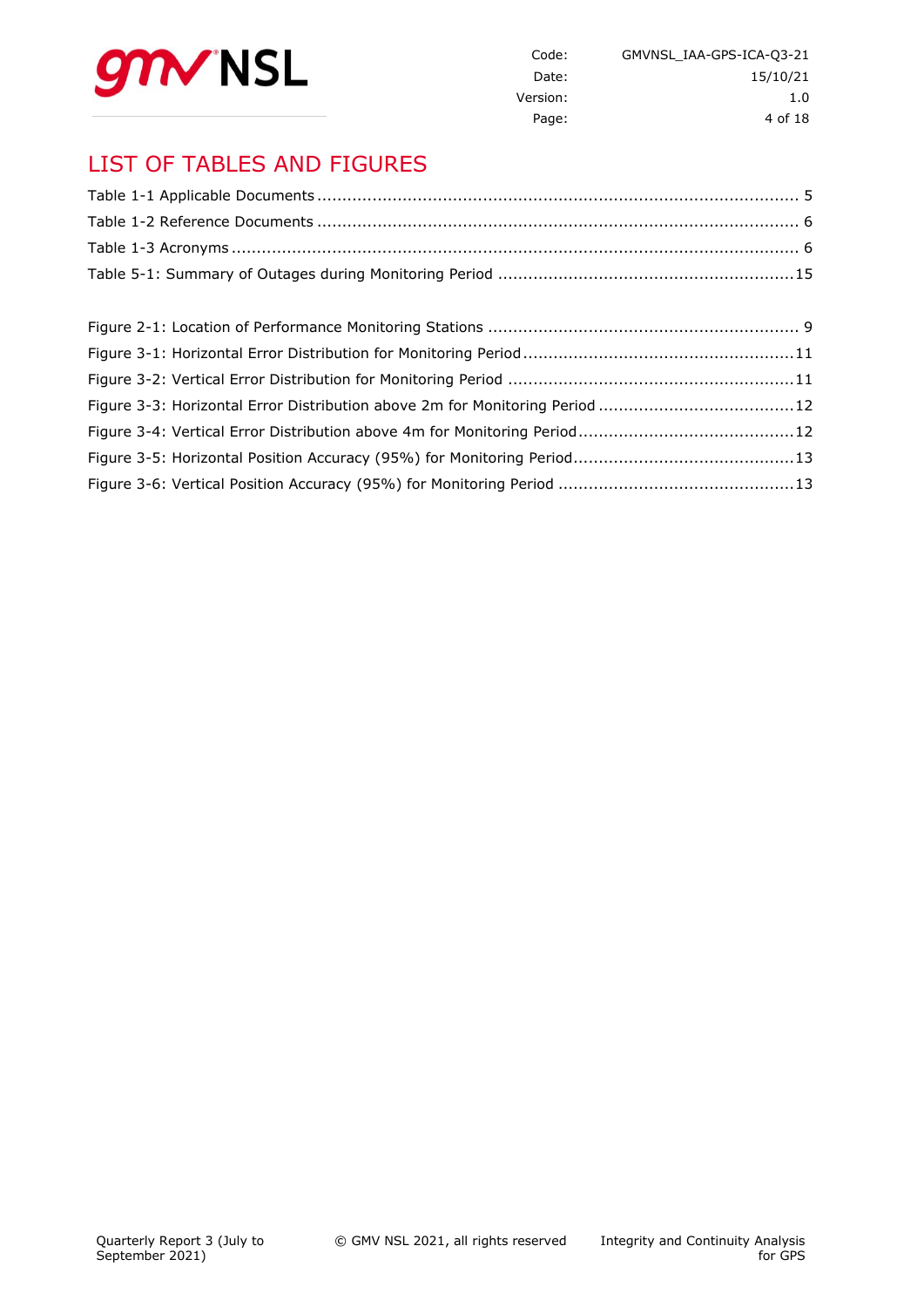

# <span id="page-4-0"></span>1. INTRODUCTION

### <span id="page-4-1"></span>1.1. PURPOSE

This document presents the results of the integrity and continuity analysis for GPS against ICAO requirements for the period of July to September 2021. The objectives of the study are to compare the measured performance to applicable ICAO SARPs in Annex 10 Volume 1 [RD.1], covering the following parameters [AD.1]:

- Accuracy;
- Integrity;
- Continuity;
- Availability.

Assuming fault free receiver performance conforming to TSO-C129 specification.

<span id="page-4-2"></span>The performance is analysed using raw data recorded at the OSi site MLG1.

### 1.2. DOCUMENT OVERVIEW

This document is arranged in the following sections:

- **Section 1**, the current section, is an introduction which describes the purpose, scope and structure of the document;
- **Section 2** introduces the activity, including relevant performance requirements, methodology for assessment and list of assumptions;
- **Section 3** presents the accuracy assessment;
- **Section 4** contains an assessment of the integrity;
- **Section 5** presents the continuity assessment;
- **Section 6** contains an assessment of the availability;
- <span id="page-4-3"></span>**Section 7** presents the conclusions.

### 1.3. REFERENCES

### <span id="page-4-4"></span>1.3.1. APPLICABLE DOCUMENTS

The following documents, of the exact issue shown, form part of this document to the extent specified herein. Applicable documents are those referenced in the Contract or approved by the Approval Authority. They are referenced in this document in the form [AD.x]:

#### **Table 1-1 Applicable Documents**

<span id="page-4-5"></span>

| Ref.     | <b>Title</b>                                                                                                                        | Code | <b>Version</b> | <b>Date</b> |
|----------|-------------------------------------------------------------------------------------------------------------------------------------|------|----------------|-------------|
| [AD.1]   | Agreement relating to the provision of services<br>pursuant to request for tenders for the provision<br>of GNSS monitoring services |      | ۰              | 25/06/19    |
| $[AD.2]$ |                                                                                                                                     |      |                |             |
| $[AD.3]$ |                                                                                                                                     |      |                |             |
| [AD.4]   |                                                                                                                                     |      |                |             |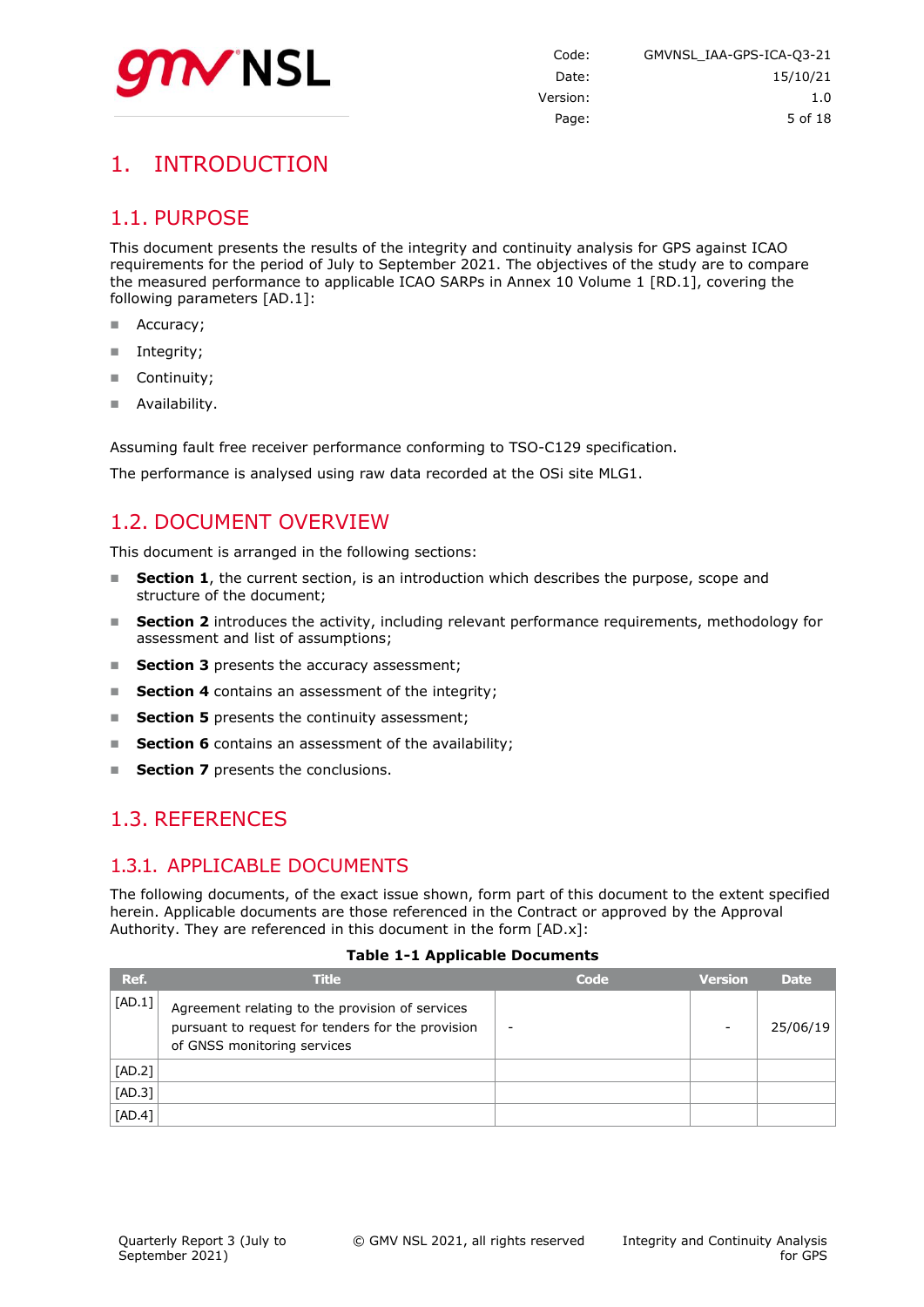

| Code:    | GMVNSL IAA-GPS-ICA-03-21 |
|----------|--------------------------|
| Date:    | 15/10/21                 |
| Version: | 1.0                      |
| Page:    | 6 of 18                  |

### <span id="page-5-0"></span>1.3.2. REFERENCE DOCUMENTS

The following documents, although not part of this document, amplify or clarify its contents. Reference documents are those not applicable and referenced within this document. They are referenced in this document in the form [RD.x]:

<span id="page-5-2"></span>

| Ref.   | <b>Title</b>                                                                                                                                       | Code                               | <b>Version</b>             | <b>Date</b>       |
|--------|----------------------------------------------------------------------------------------------------------------------------------------------------|------------------------------------|----------------------------|-------------------|
| [RD.1] | ICAO SARPS, Annex 10: International Standards<br>and Recommended Practices: Aeronautical<br>Telecommunications, Volume 1: Radio Navigation<br>Aids |                                    | 7 <sup>th</sup><br>Edition | July 2018         |
| [RD.2] | Global Positioning System Standard Positioning<br>Service Performance Standard                                                                     | <b>GPS SPS</b>                     | 5 <sup>th</sup><br>Edition | <b>April 2020</b> |
| [RD.3] | Reference Set of Parameters for RAIM Availability<br>Simulations', EUROCAE WG-62                                                                   |                                    |                            | 8-9 July<br>2003  |
| [RD.4] | The International GNSS Service in a changing<br>landscape of Global Navigation Satellite Systems                                                   | Journal of Geodesy 83: 191-<br>198 |                            | 2009              |

#### **Table 1-2 Reference Documents**

### <span id="page-5-1"></span>1.4. ACRONYMS

Acronyms used in this document and needing a definition are included in the following table:

#### **Table 1-3 Acronyms**

<span id="page-5-3"></span>

| <b>Acronym</b> | <b>Definition</b>                        |
|----------------|------------------------------------------|
| <b>AOD</b>     | Age of Data                              |
| <b>GNSS</b>    | Global Navigation Satellite System       |
| <b>GPS</b>     | Global Positioning System                |
| <b>HDOP</b>    | Horizontal Dilution of Precision         |
| IAA            | Irish Aviation Authority                 |
| IGS            | <b>International GNSS Service</b>        |
| <b>NANU</b>    | Notice Advisory to Navstar Users         |
| <b>NOTAM</b>   | Notice To Airmen                         |
| <b>PDOP</b>    | Position Dilution Of Precision           |
| RAIM           | Receiver Autonomous Integrity Monitoring |
| <b>SIS</b>     | Signal In Space                          |
| <b>SPS</b>     | <b>Standard Positioning Service</b>      |
| <b>TTA</b>     | Time To Alarm                            |
| <b>UERE</b>    | User Equivalent Range Error              |
| <b>URA</b>     | User Range Accuracy                      |
| <b>URE</b>     | User Range Error                         |
| <b>VDOP</b>    | <b>Vertical Dilution Of Precision</b>    |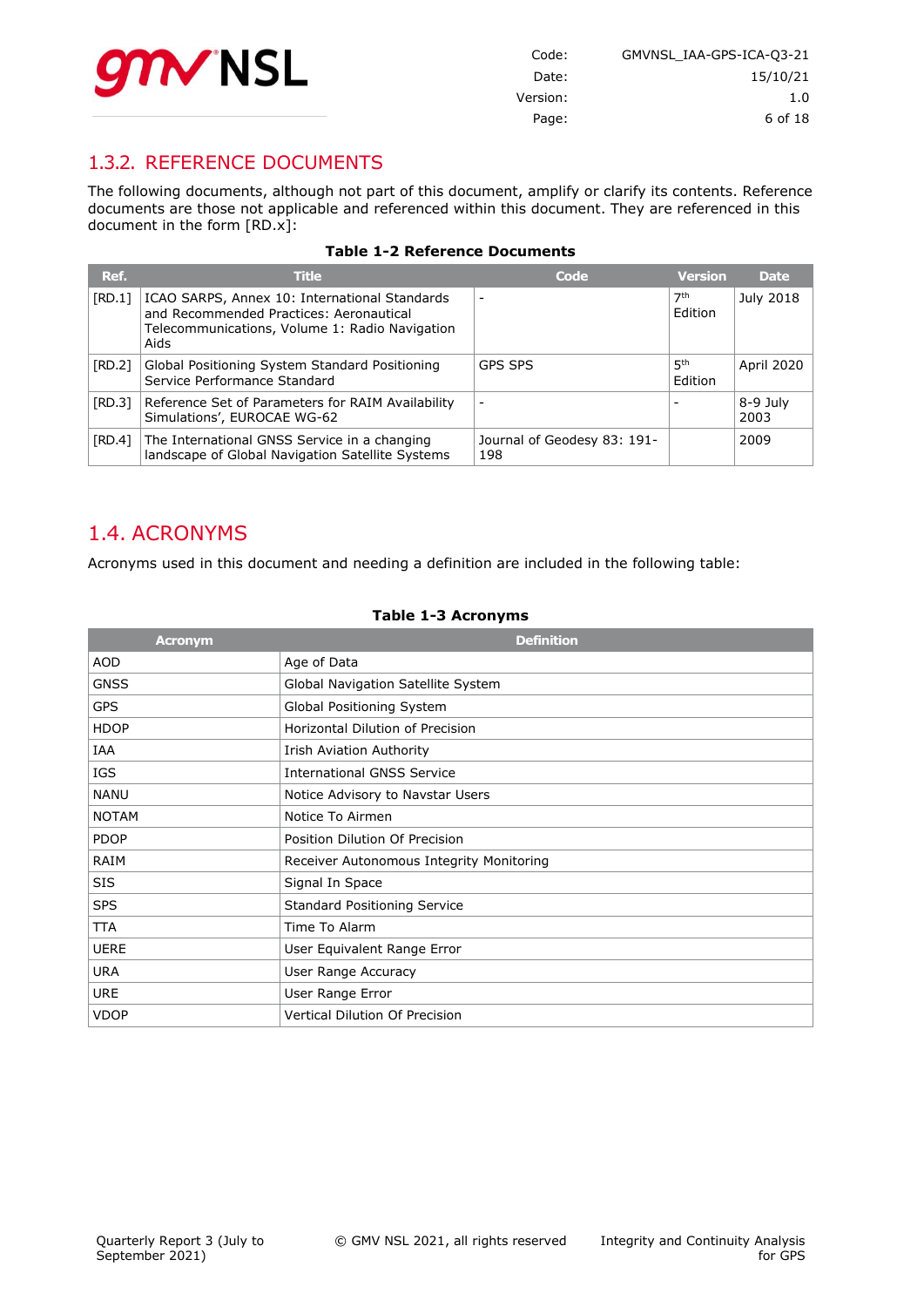

# <span id="page-6-0"></span>2. INTRODUCTION

# <span id="page-6-1"></span>2.1. PURPOSE

The purpose of the performance monitoring activity [AD.1] is to collect and analyse data on the performance of the GPS Signal In Space (SIS). For this report, the applicable requirements are defined in the ICAO SARPs (Standards and Recommended Practices) contained in Annex 10 to the Convention on International Civil Aviation, Volume 1 Radio Navigation Aids [RD.1].

### <span id="page-6-2"></span>2.2. ICAO STANDARDS AND DEFINITIONS

The ICAO Annex 10 Volume 1 Chapter 3 Section 3.7 details the ICAO SARPS for GNSS [RD.1]. Section 3.7.2.4.1 sets the Signal-in-Space (SiS) performance requirements. An important assumption made in this respect is that *"the combination of GNSS elements and a fault-free receiver shall meet the SiS requirements defined in Table 3.7.2.4- 1 (located at the end of section 3.7)".* The table below presents the requirements specified for NPA together with a number of corresponding notes.

| <b>Horizontal</b><br><b>Accuracy</b><br>95%<br>(Notes 1 and<br>$\vert 3)$ | <b>Horizontal Alert</b><br><b>Limit</b> | <b>Integrity</b>        | <b>Time to</b><br><b>Alert</b><br>(Note 3) | <b>Continuity</b><br>(Note 4)                            | <b>Availability</b><br>(Note 5) |
|---------------------------------------------------------------------------|-----------------------------------------|-------------------------|--------------------------------------------|----------------------------------------------------------|---------------------------------|
| 220 <sub>m</sub>                                                          | 556m                                    | $1 - 1 \times 10 - 7/h$ | 10 <sub>s</sub>                            | $1 - 1 \times 10 - 4/h$<br>to<br>$1 - 1 \times 10 - 8/h$ | $0.99$ to<br>0.99999            |

*Note 1 – The 95th percentile values for GNSS position errors are those required for the intended operation at the lowest height above threshold (HAT), if applicable.*

*Note 3 – The accuracy and time–to-alert requirements include the nominal performance of a fault free receiver.*

*Note 4 – Ranges of values are given for the continuity requirement for NPA operations, as this requirement is dependent upon several factors including the intended operation, traffic density, complexity of airspace and availability of alternative navigational aids. The lower value given is the minimum requirement for areas with low traffic density and airspace complexity.*

*Note 5 – A range of values is given for the availability requirement as these requirements are dependent upon the operational need which is based upon several factors including the frequency of operations, weather environments, the size and duration of outages, availability of alternative navigational aids, radar coverage, traffic density and reversionary operational procedures. The lower values given are the minimum availabilities for which a system is considered to be practical but are not adequate to replace non-GNSS navigation aids. For approach and departure, the higher values given are based upon the availability requirements at airports with a large amount of traffic assuming that operations to or from multiple runways are affected but reversionary operational procedures ensure the safety of the operation.*

Some related definitions for the performance requirements are given below.

#### **Horizontal Accuracy**

Annex 10 Volume 1 Attachment D section 3.2.1 states: *"GNSS position error is the difference between the estimated position and the actual position. For an estimated position at a specific location, the probability should be at least 95 per cent that the position error is within the accuracy requirement."*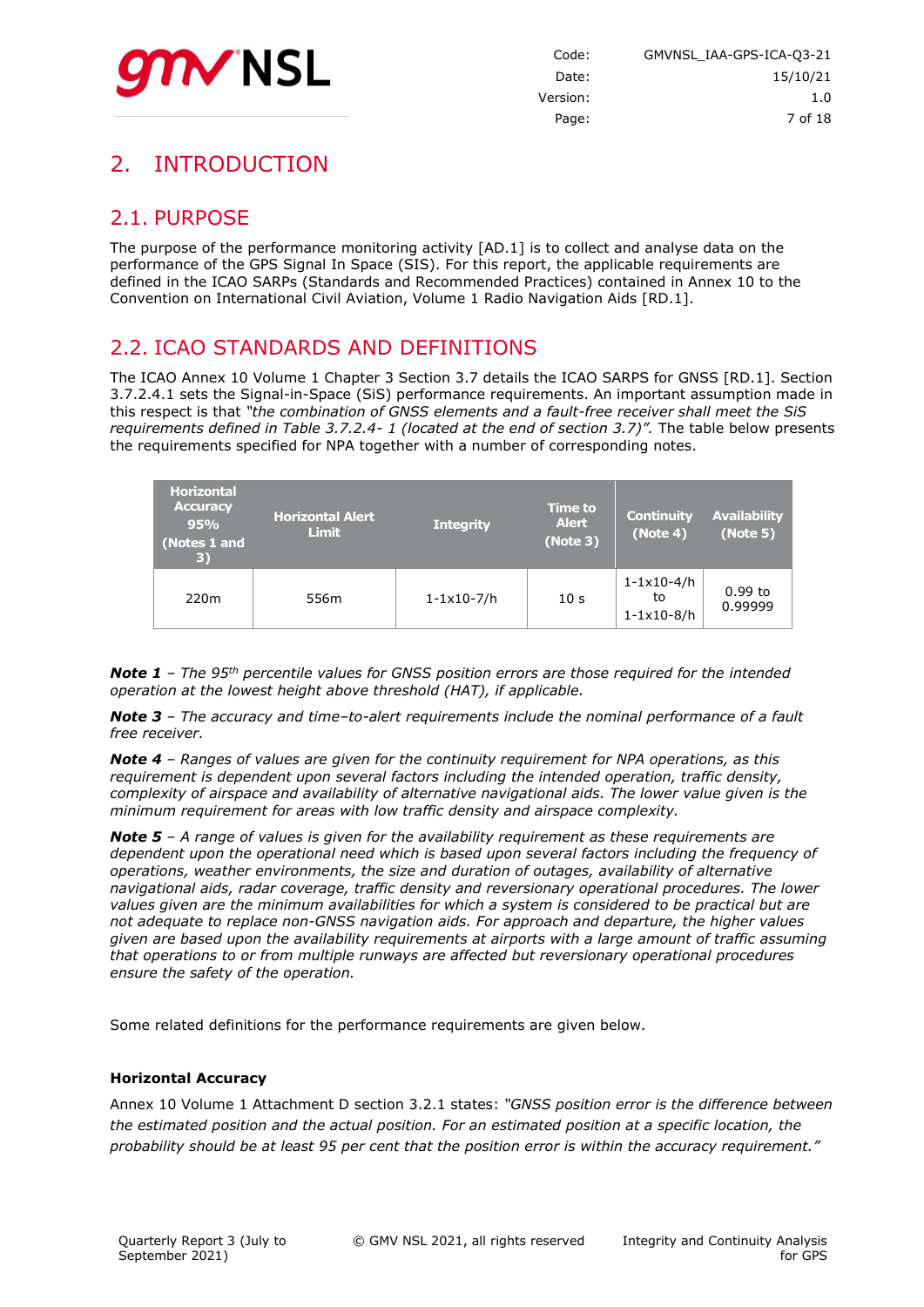

| Code:    | GMVNSL IAA-GPS-ICA-03-21 |
|----------|--------------------------|
| Date:    | 15/10/21                 |
| Version: | 1.0                      |
| Page:    | 8 of 18                  |

#### **Integrity, Horizontal Alert Limit, Time to Alert**

ICAO Annex 10 Volume 1 Attachment D section 3.3.1 states: "*Integrity is a measure of the trust that can be placed in the correctness of the information supplied by the total system. Integrity includes the ability of a system to provide timely and valid warnings to the user (alerts) when the system must not be used for the intended operation (or phase of flight)."* Therefore, integrity is the probability of not using a radiated false guidance signal.

For a loss of integrity to occur, the following conditions need to exist at the same time:

- radiation from the satellite system of a signal, which would result in a derived position error outside the ICAO GNSS NPA Horizontal Alert Limit (HAL), and
- failure to detect and indicate when the ICAO GNSS NPA HALs have been exceeded for a period of time beyond the ICAO GNSS NPA Time-To-Alert (TTA) period.

In this respect, the following points are relevant:

- The GPS SPS [RD.2] incorporates monitoring of the health of the satellites. This monitoring is not at the required probability level nor is it sufficiently prompt to fulfil the ICAO GNSS Horizontal Accuracy and TTA requirements.
- The use of at least a TSO-C129a compliant receiver will be necessary for GPS supported NPAs in accordance with AMC-20-XX. This type of receiver provides "Real-time monitoring" of the derived GPS position by the use of Receiver Autonomous Integrity Monitoring (RAIM).
- The requirements for the integrity contribution of the receiver are specified in document RTCA DO-208 Table 2-1 "GPS Position Integrity Performance Requirements", which is referenced from document TSO-C129a. Table 2-1 sets a minimum detection probability at 0.999.
- The ICAO requirement for integrity for GPS when used to provide a NPA is  $1-(1\times10-7)$  per flight hour.
- Taking into account the receiver detection probability of 0.999 there remains an integrity requirement of  $1 - (1 \times 10^{-4})$  per flight hour to be achieved by the remaining parts of the system. These remaining parts include the performance of the SIS and any other real time monitoring devices in use.

#### **Continuity**

Annex 10 Attachment D section 3.4.1 states: "*Continuity of service of a system is the capability of the system to perform its function without unscheduled interruptions during the intended operation."* ICAO provides a range of values for continuity; the value used by a specific aerodrome will depend upon several factors including the intended operation, traffic density, complexity of airspace and availability of alternative navigational aids. Guidance on setting this requirement can be found in Annex 10 Volume 1 Attachment D section 3.4.2.3

It should be noted that the ICAO SARPs for NPA are consistent with those for en-route. In this respect, Annex 10 Volume 1 Attachment D section 3.4.2.1 states: "*For en-route operations, continuity of service relates to the capability of the navigation system to provide a navigation output with the specified accuracy and integrity throughout the intended operation, assuming that it was available at the start of the operation."*

Therefore, loss of continuity (strictly in the case of SiS, i.e. assuming a fault free receiver) can be considered to be when the horizontal alert limit cannot be achieved due to an unexpected failure of the GPS service for 10 Seconds or more, during a period when RAIM is predicted to be available for a specific approach.

#### **Availability**

ICAO Annex 10 Volume 1 Attachment D section 3.5.1 states: *"The availability of GNSS is characterized by the portion of time the system is to be used for navigation during which reliable navigation information is presented to the crew, autopilot, or other system managing the flight of the aircraft". Furthermore, Section 3.5.6 states: "The availability of GNSS should be determined through design, analysis and modelling, rather than measurement."*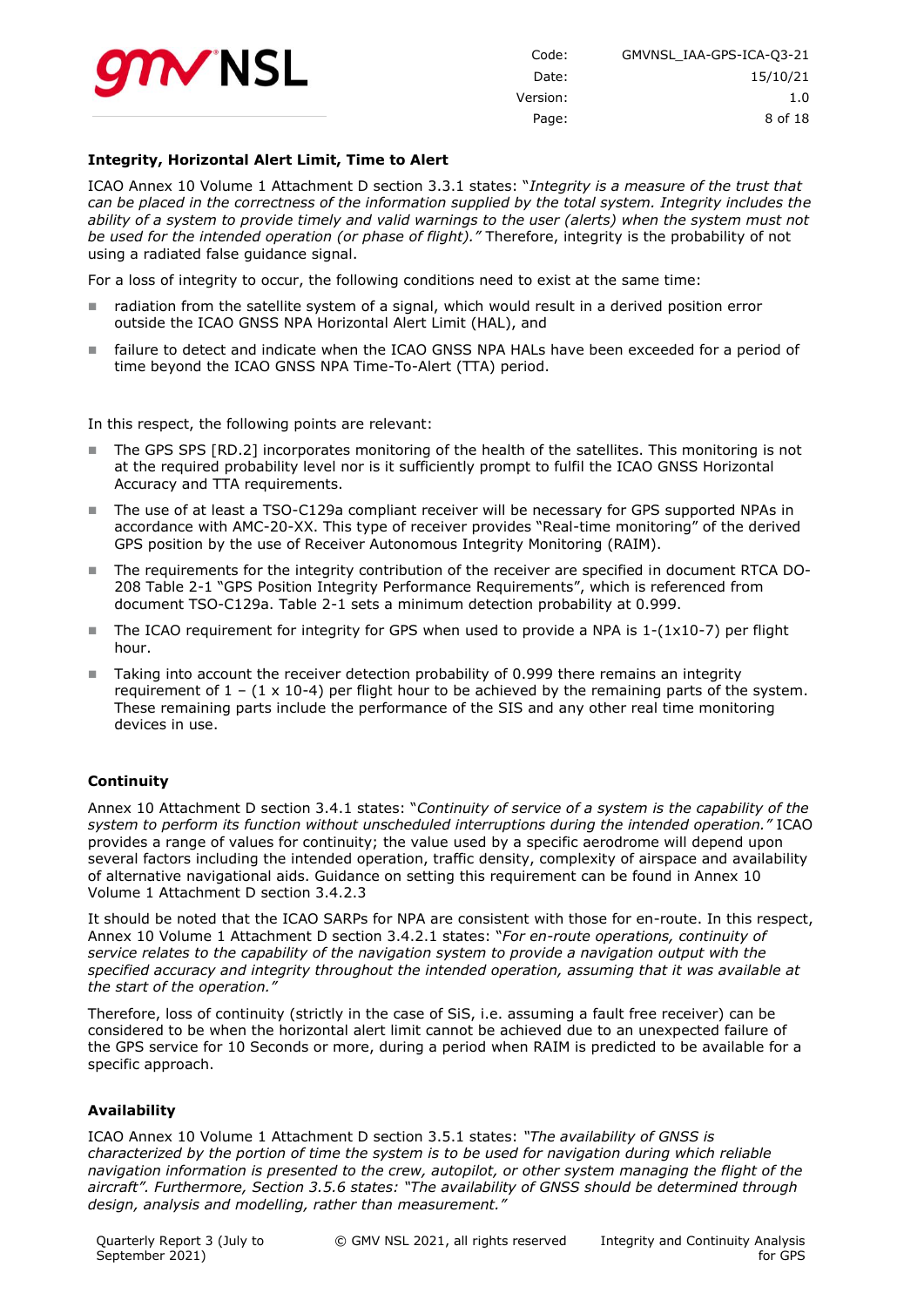

| Code:<br>GMVNSL IAA-GPS-ICA-Q3-21 |     |
|-----------------------------------|-----|
| 15/10/21<br>Date:                 |     |
| Version:                          | 1.0 |
| 9 of 18<br>Page:                  |     |
|                                   |     |

Under normal conditions, availability of the signal from sufficient satellites for the provision of RAIM, a prerequisite for the use of GPS in support of a NPA, is predictable and may be assessed in advance of the use of the instrument approach procedure.

# <span id="page-8-0"></span>2.3. METHODOLOGY

For the performance analysis in this report, raw GPS measurement data from reference stations has been analysed. The primary source of data is the OSi network of active stations in Ireland. OSi operates a national network of GNSS receiver stations. The network consists of 25 receivers that provide 24-hour availability of dual frequency GPS and GLONASS data. For the purposes of this performance monitoring activity, OSi provides raw data for 2 of these sites to NSL for processing and analysis. The sites that are used are Mullingar (MLG1) and Sligo Hospital (SLGO). The locations of these sites are shown in [Figure 2-1.](#page-8-1)



**Figure 2-1: Location of Performance Monitoring Stations**

<span id="page-8-1"></span>In this report, MLG1 is used as the main site to provide performance monitoring across the whole of Irish airspace and SLGO is a back-up in case of problems with MLG1 and to allow cross-checking of performance in the case of anomaly investigations. These sites have been chosen to fulfil the following criteria:

- Centrally located within Ireland in order to ensure monitoring of complete airspace;
- Good data availability and continuity (i.e. avoid sites with historically poor data availability);
- Good measurement quality (i.e. avoid sites with known interference, multipath or sky visibility issues);
- Availability of required observation types and data.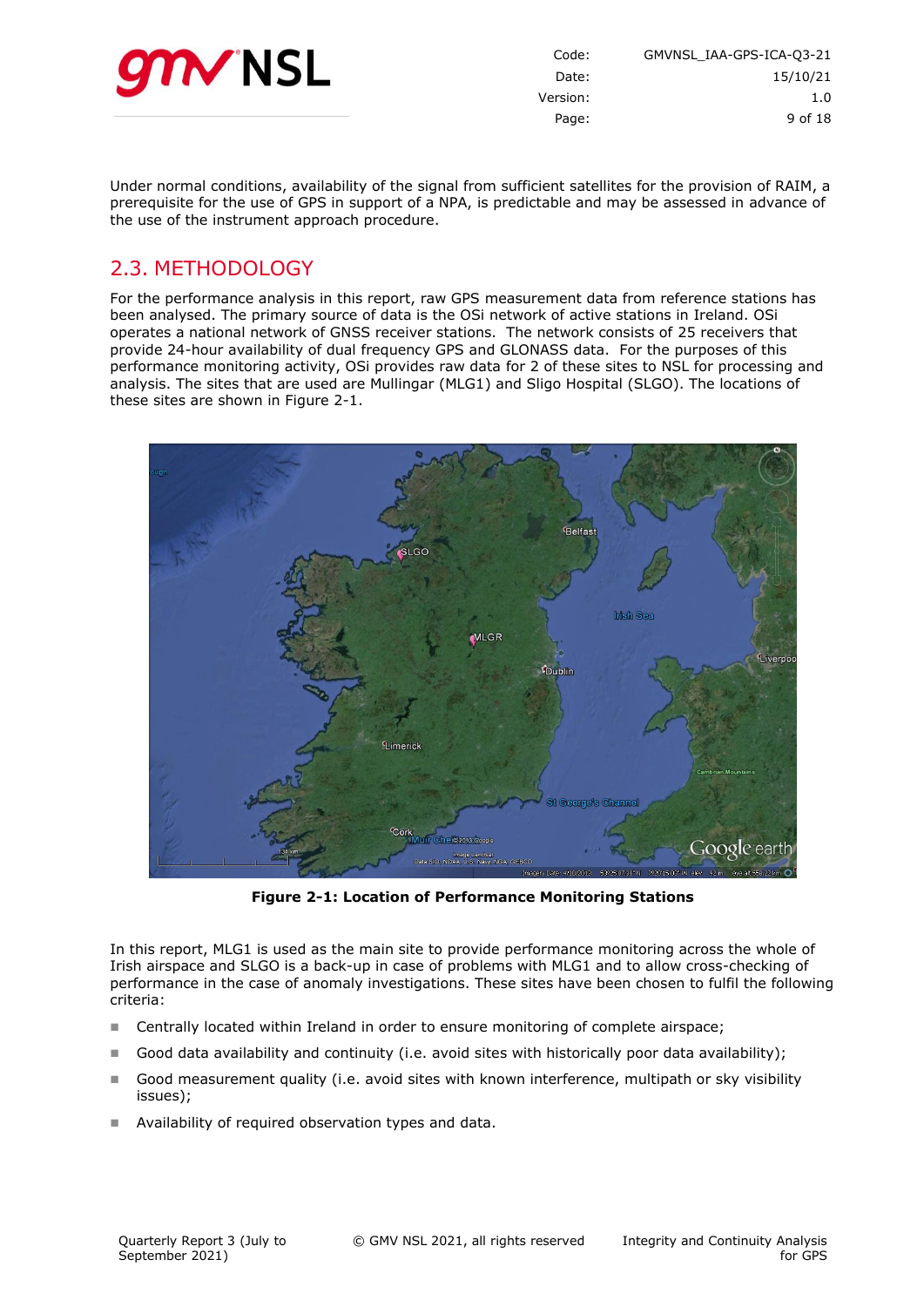

### <span id="page-9-0"></span>2.4. ASSUMPTIONS

For processing the raw data and generating the results the following assumptions are made:

- Single frequency (L1) processing with C/A code;
- 5-degree elevation mask used;
- Broadcast iono model (Klobuchar) used to remove ionospheric errors;
- RTCA trop model used to remove tropospheric errors;
- Weighted least squares RAIM algorithm used for RAIM prediction (protection level computation) and Fault Detection;
- Probability of missed detection =  $0.001$  and Probability of false alarm =  $1x10-5$  for RAIM computations;
- UERE budget (non-SIS components) used in position solution and for RAIM predictions based given below [RD.3]:

| <b>Elevation,</b><br>degrees | Error,<br>metres |
|------------------------------|------------------|
| 5                            | 7.48             |
| 10                           | 6.64             |
| 15                           | 5.92             |
| 20                           | 5.31             |
| 30                           | 4.31             |
| 40                           | 3.57             |
| 50                           | 3.06             |
| 60                           | 2.73             |
| 90                           | 2.44             |

The URA value from the broadcast navigation message is combined with the values in the table to form the total UERE for the observations.

As the actual monitoring is based on the measurements from one receiver, the following points should be noted:

- **Performance monitoring is local to the monitoring station with a coverage area defined by the** correlation of the major error sources and the configuration of the constellation.
- The range domain errors contain the residuals of other error sources other than the SIS range errors, hence the performance statistics generated are conservative.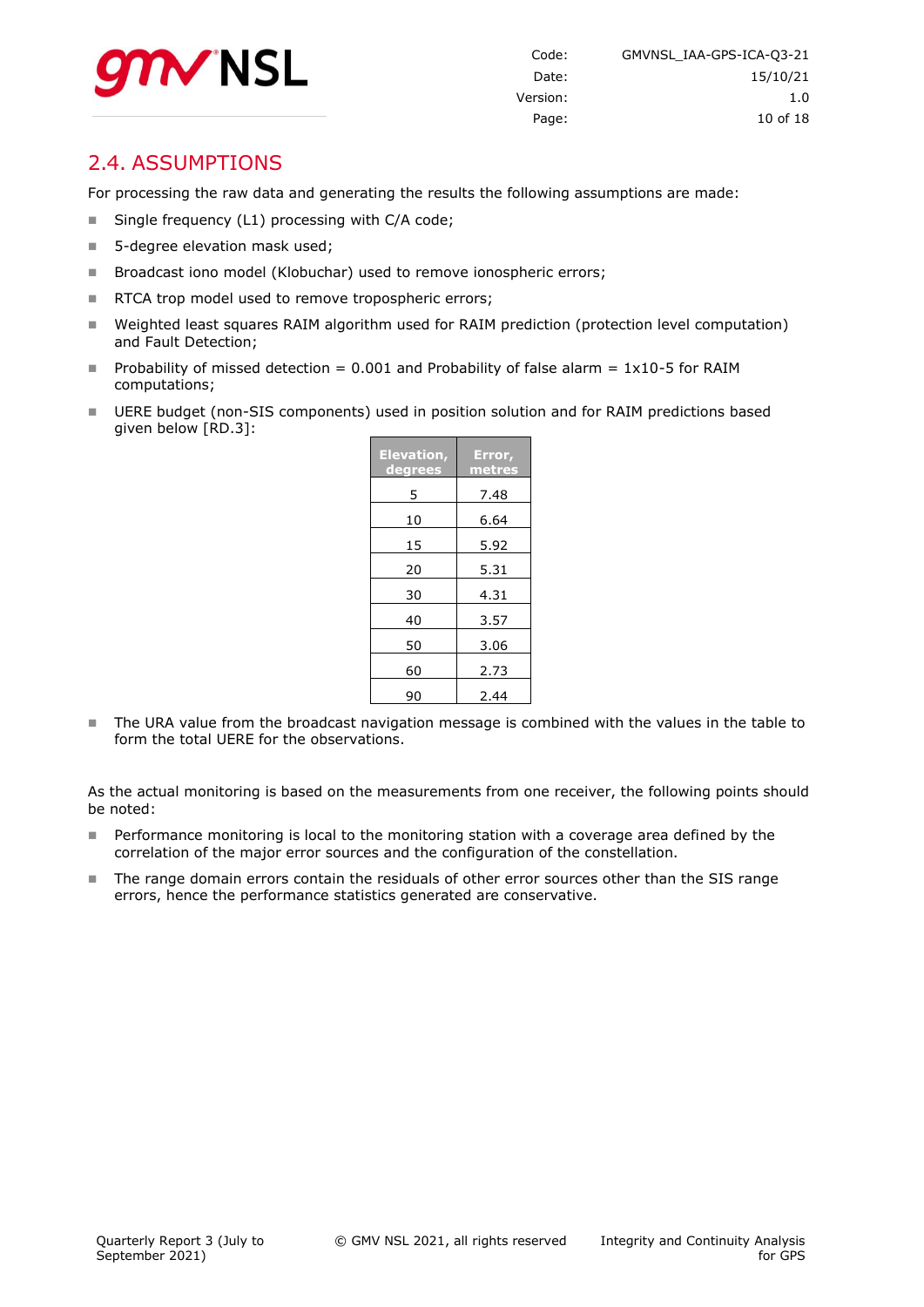

Code: GMVNSL\_IAA-GPS-ICA-Q3-21 Date: 15/10/21 Version: 1.0 Page: 11 of [18](#page-17-0)

# <span id="page-10-0"></span>3. ACCURACY

Accuracy is defined as the measure of the calculated position error between the position solution and the known location of the antenna at the 95th percentile. The position solution is computed at the receiver using the L1 GPS measurements at 1Hz rate above an elevation of 5 degrees. The horizontal and vertical error distributions for the period July to September 2021 are shown in the following figures for fault-free solutions (i.e. no problems indicated). The samples shown in each figure are in error bins of 1cm and include position errors from all days during the monitoring period.



**Figure 3-1: Horizontal Error Distribution for Monitoring Period**

<span id="page-10-1"></span>

<span id="page-10-2"></span>**Figure 3-2: Vertical Error Distribution for Monitoring Period**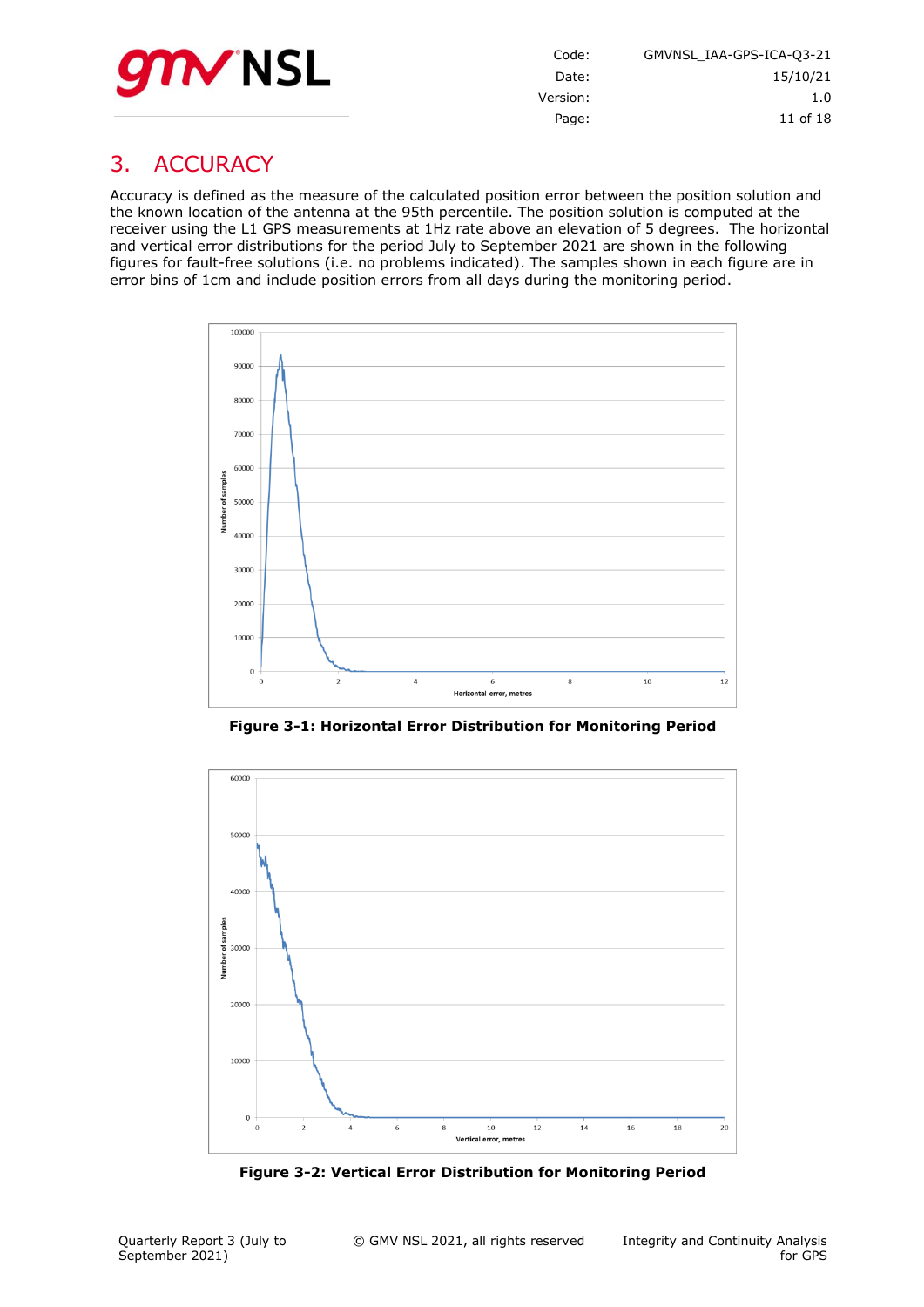

| GMVNSL IAA-GPS-ICA-03-21 | Code:    |
|--------------------------|----------|
| 15/10/21                 | Date:    |
| 1.0                      | Version: |
| 12 of 18                 | Page:    |

It can be seen that the horizontal errors are most commonly around 1 to 2m.

To better understand the maximum errors, details of the horizontal error distribution above 2m and vertical error distribution above 4m are also shown.



<span id="page-11-0"></span>**Figure 3-3: Horizontal Error Distribution above 2m for Monitoring Period**



**Figure 3-4: Vertical Error Distribution above 4m for Monitoring Period**

<span id="page-11-1"></span>It is clear from the results that the maximum horizontal errors are well below the accuracy requirement for Non-Precision Approach (220m, 95%). The daily 95% position errors are also shown to illustrate the fact that the daily performance is also well within the requirement.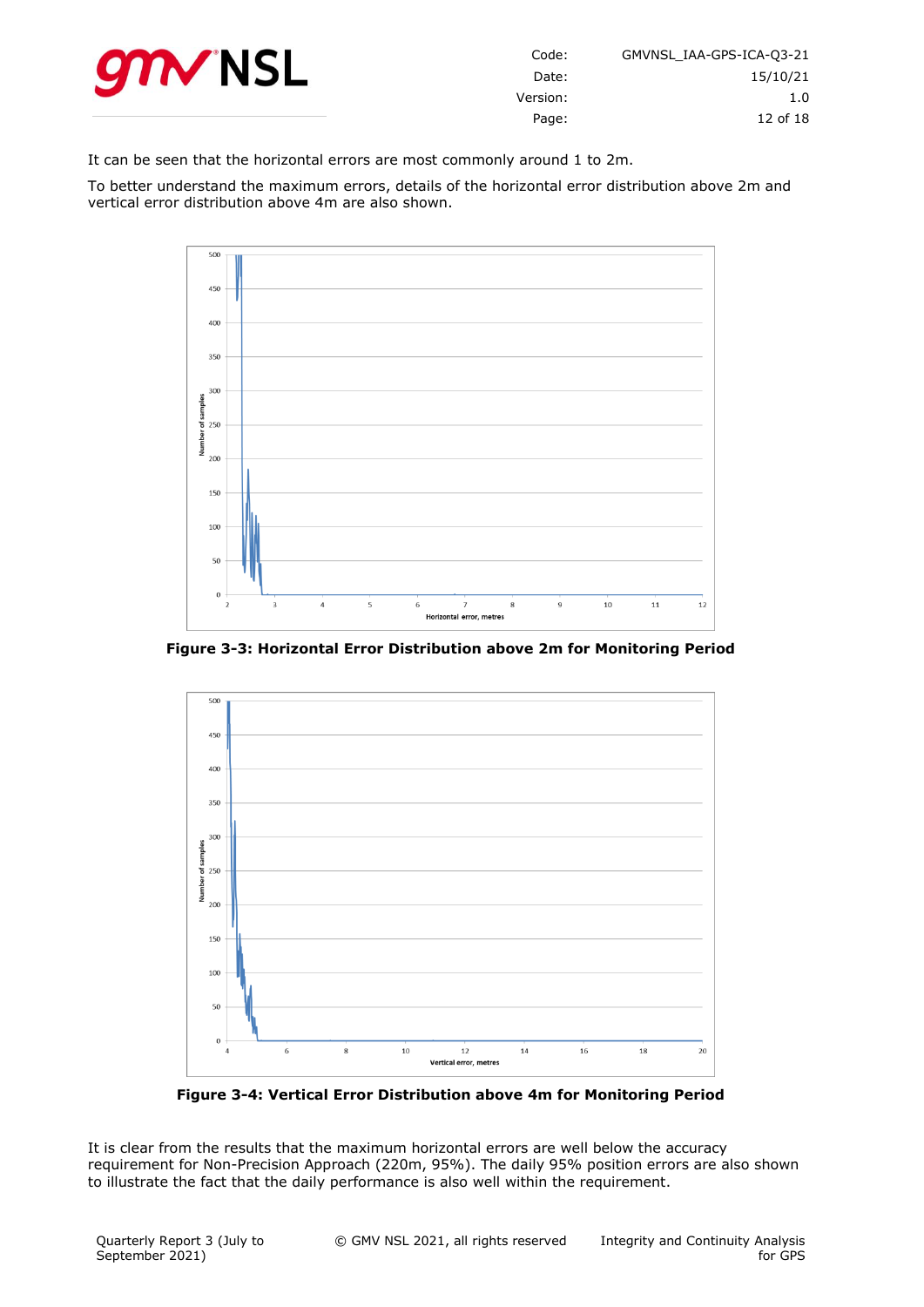



<span id="page-12-0"></span>**Figure 3-5: Horizontal Position Accuracy (95%) for Monitoring Period**



<span id="page-12-1"></span>**Figure 3-6: Vertical Position Accuracy (95%) for Monitoring Period**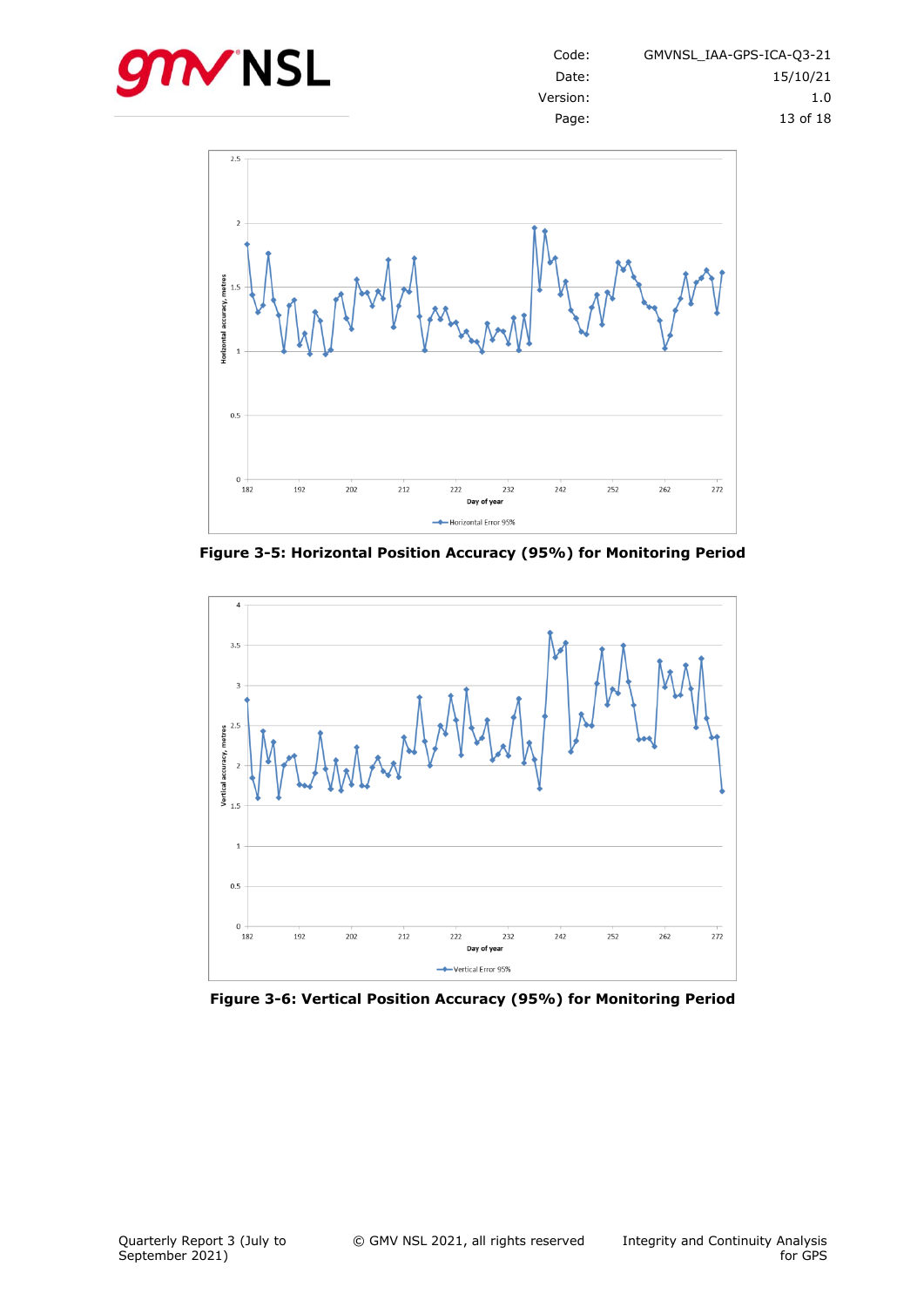

Code: GMVNSL\_IAA-GPS-ICA-Q3-21 Date: 15/10/21 Version: 1.0 Page: 14 of [18](#page-17-0)

# <span id="page-13-0"></span>4. INTEGRITY

The approach taken here is as stated in Section 1.2, with the integrity data generated based on the known positions of the antennas. The basic assumption made is that the receiver is fault free and that its integrity function has a probability of missed detection (Pmd) of 0.001. The process adopted here involves firstly mapping the ICAO requirements to the period under investigation to enable the determination of compliance with ICAO requirements. Given the Pmd of 0.001 and that the integrity risk for NPA is specified as  $1x10^{-7}$  per hour, the SiS probability of failure is determined as  $1x10^{-4}$  per hour. Because of the effect of dynamics and/or contextual factors on aircraft attitude, it is assumed that there are 3600 independent measurements in any given hour. This translates to a probability of failure of  $2.78 \times 10^{-8}$  per sample. Therefore, for the period analysed (i.e. 7862400 samples) the maximum allowable number of failures is 0.22.

The next step compares the positioning solutions as determined from the measurements and the known positions of the antenna. The resulting position errors are then compared to the alert limit for NPA. Finally, the number of violations (the cases where the position errors are larger than the alert limit) is compared to the maximum allowable number of failed satellites (i.e. 0.22). It is on this basis that compliance (or non-compliance) with ICAO's integrity requirements has been determined. It should be noted that this is a rather simple approach as it does not account for the uncertainties in the quantities being compared, particularly in the case of position solutions and the coordinates of the antennas. However, as the Alert Limit is large compared to the normal level of positioning error it is a reasonable approximation.

The distributions of horizontal and vertical errors for the period July to September 2021 were shown in section [3.](#page-10-0) It was seen that the horizontal errors were usually around 1-2m with a maximum value of around 5m. As there are no horizontal position errors that are even close to 556m, this means that the integrity requirement was met during the monitoring period.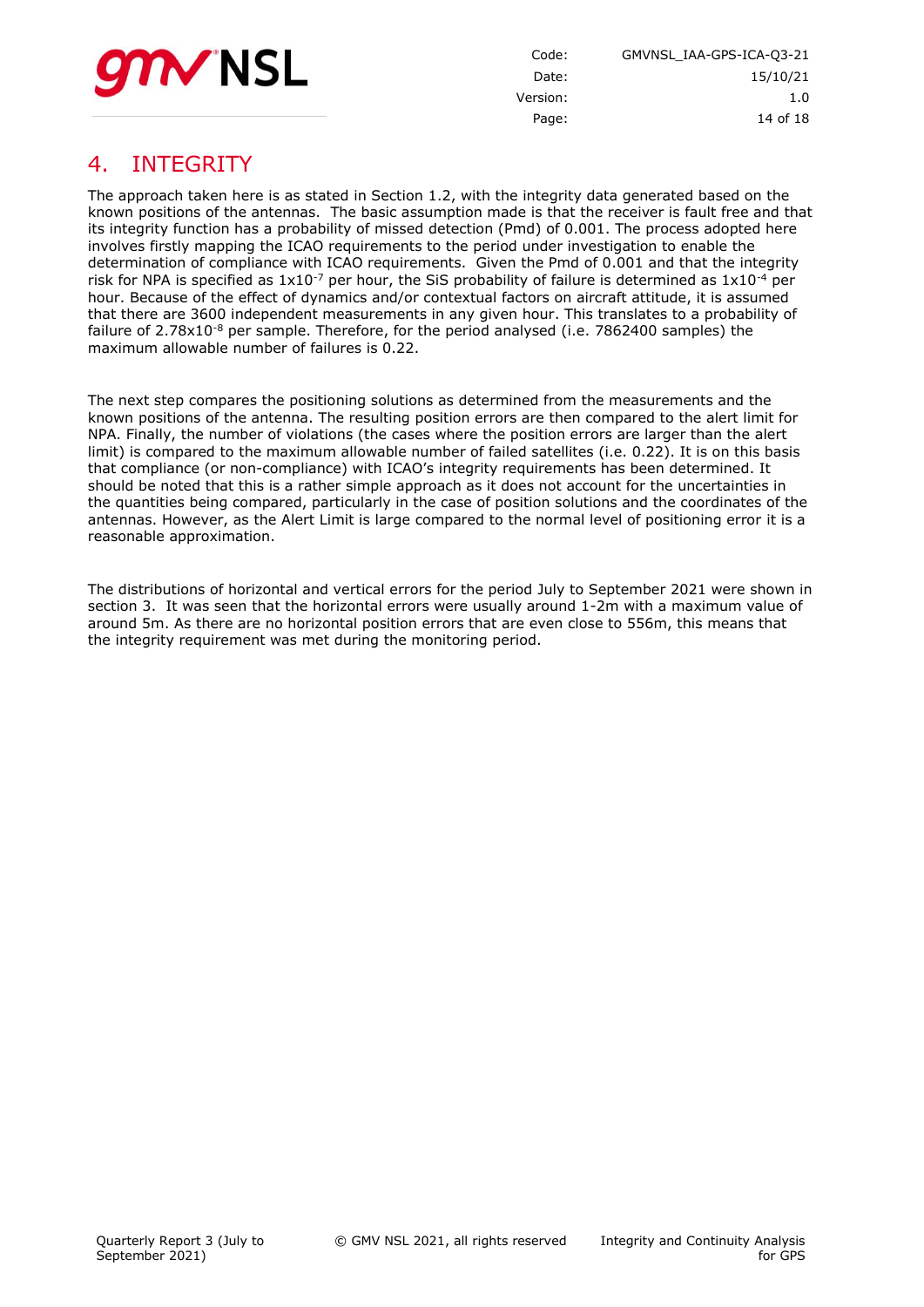

# <span id="page-14-0"></span>5. CONTINUITY

The continuity in the monitoring period is computed as:

$$
continuity = 1 - \frac{CTI}{MTBF}
$$

Where CTI is the continuity time interval (1hr in this case),

MTBF is the mean time between failures, which is computed as total time divided by number of failure events.

A failure event is counted as any period lasting for more than 10 seconds where:

- HPL cannot be computed (i.e. <5 satellites in view above elevation mask);
- Computed HPL > Alert Limit (i.e. 556m);
- Computed horizontal position error > Alert Limit;
- Any combination of the above.

It should be noted that continuity only considers failures due to unscheduled events, and so any periods of high HPL for example that have been previously informed via a NANU are not counted as a failure for continuity. During the monitoring period of July to September 2021 the following potential failure events were observed.

| <b>Start Date</b> | <b>Start Time</b> | Outage,<br><b>Duration</b><br>(secs) | <b>Reason for</b><br><b>Outage</b>                    | <b>Comments</b>                                                                                                           |
|-------------------|-------------------|--------------------------------------|-------------------------------------------------------|---------------------------------------------------------------------------------------------------------------------------|
| 16/09/2021        | 12:21:44          | 11                                   | Mix of no solution<br>(<4 SVs) and no PL<br>$(4$ SVs) | Drop in number of<br>satellites along with drop<br>in SNR on remaining<br>satellites - likely to be<br>local interference |
| 17/09/2021        | 08:39:12          | 14                                   | Mix of no solution<br>(<4 SVs) and no PL<br>$(4$ SVs) | Drop in number of<br>satellites along with drop<br>in SNR on remaining<br>satellites - likely to be<br>local interference |
| 17/09/2021        | 08:53:14          | 11                                   | Mix of no solution<br>(<4 SVs) and no PL<br>$(4$ SVs) | Drop in number of<br>satellites along with drop<br>in SNR on remaining<br>satellites - likely to be<br>local interference |

**Table 5-1: Summary of Outages during Monitoring Period**

<span id="page-14-1"></span>It can be seen that there are 3 possible events during this period. However, all of them appear to be due to a local issue with interference rather than a system problem. Therefore, the continuity is 100%, which does meet the requirement in this period.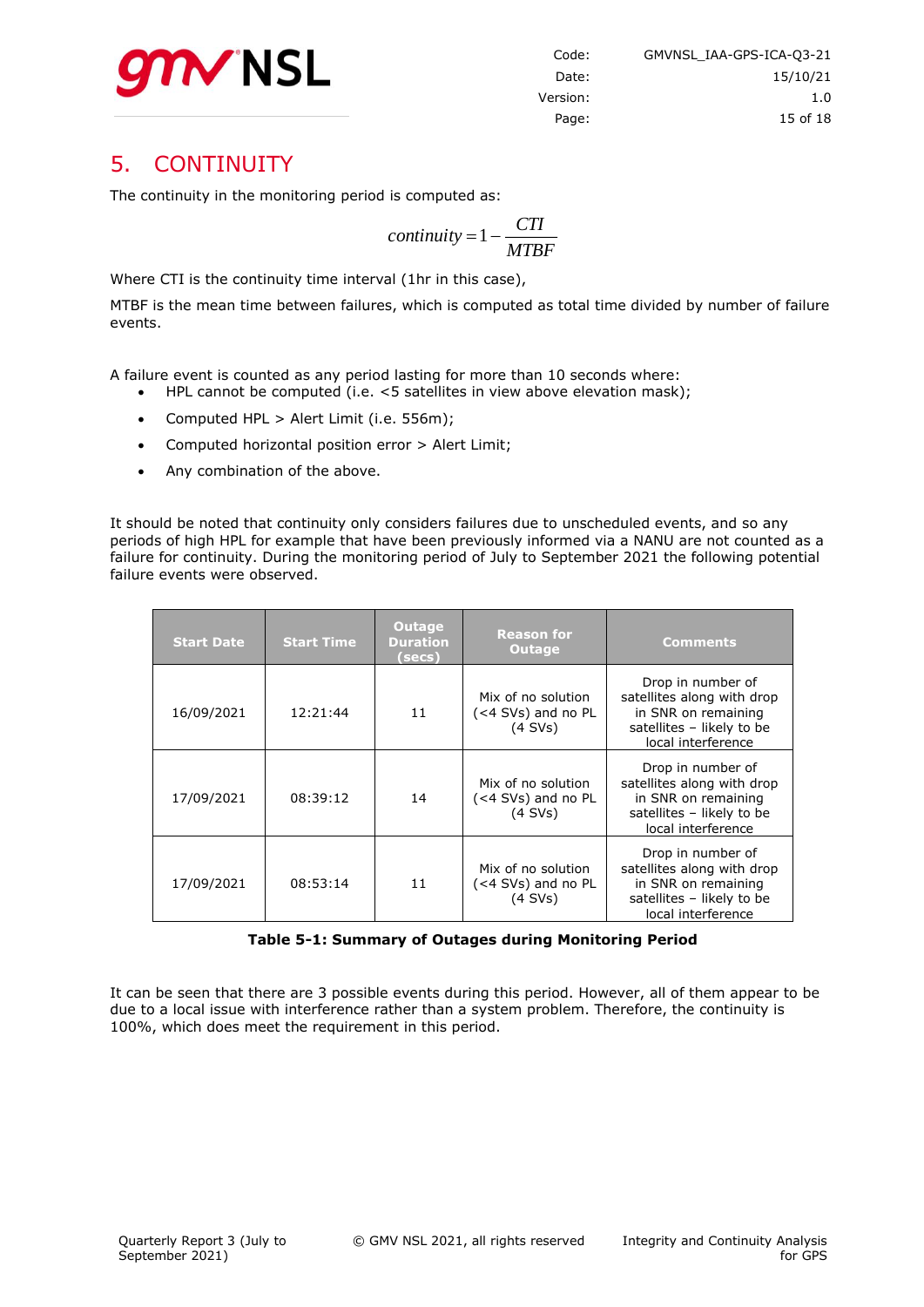

| GMVNSL IAA-GPS-ICA-03-21 | Code:    |
|--------------------------|----------|
| 15/10/21                 | Date:    |
| 1. $\Omega$              | Version: |
| 16 of 18                 | Page:    |

# <span id="page-15-0"></span>6. AVAILABILITY

The availability in the monitoring period is computed as:

*MTBO MTTR MTBO availability*

Where MTBO is the mean time between outage, which is computed as total time divided by number of outage events, and MTTR is the mean time to restore, which is computed as total outage time divided by number of outage events.

In the same way as for continuity analysis, outages are identified and used to compute the MTBO and MTTR figures. The difference in this case is that availability includes outages due to scheduled as well as unscheduled outages. Based on the list of outages from [Table 5-1](#page-14-1) it can be seen that during this period there were no system outages lasting for more than 10 seconds in this period and therefore the availability is 100%. This does fit in with the availability requirements specified in section 2.2.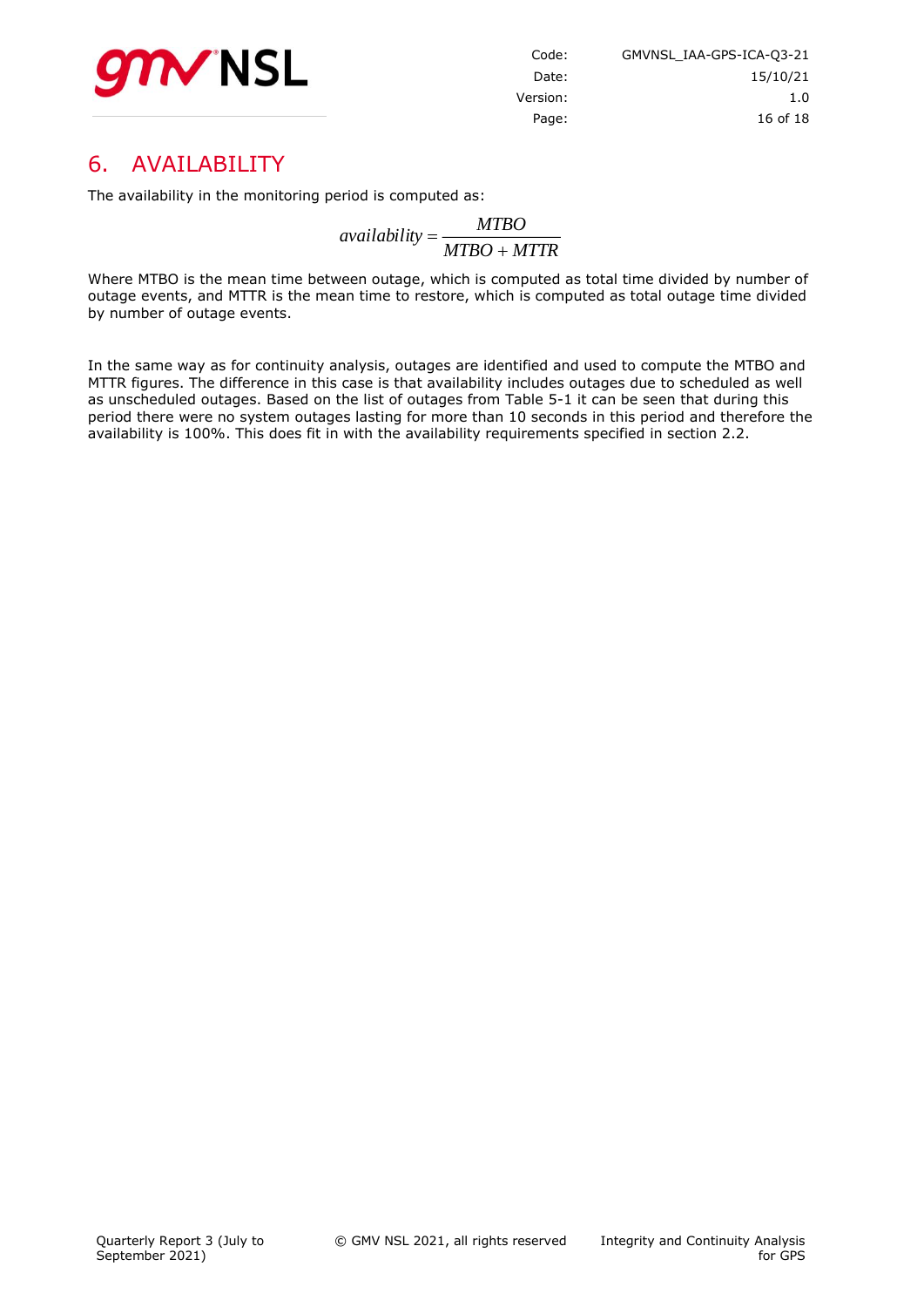

# <span id="page-16-0"></span>7. CONCLUSIONS

The GPS performance has been assessed against the ICAO requirements for the period of July to September 2021.

- Accuracy
	- **-** Horizontal accuracy checked against threshold of 220m.
	- **-** 95% horizontal accuracy <2m on each day
	- **-** Accuracy requirement is passed
- $\blacksquare$  Integrity
	- **-** Horizontal error checked against alert limit of 556m.
	- **-** Maximum horizontal errors <7m
	- **-** Integrity requirement is passed.
- Continuity
	- **-** Results checked for outages (<5 satellites, position error > alert limit, protection level > alert limit).
	- **-** No system outages identified
	- **-** Continuity is 100% and therefore requirement is met.
- **Availability** 
	- **-** Results checked for outages (<5 satellites, position error > alert limit, protection level > alert limit).
	- **-** No system outages identified.
	- **-** Availability is 100% and therefore requirement is met.